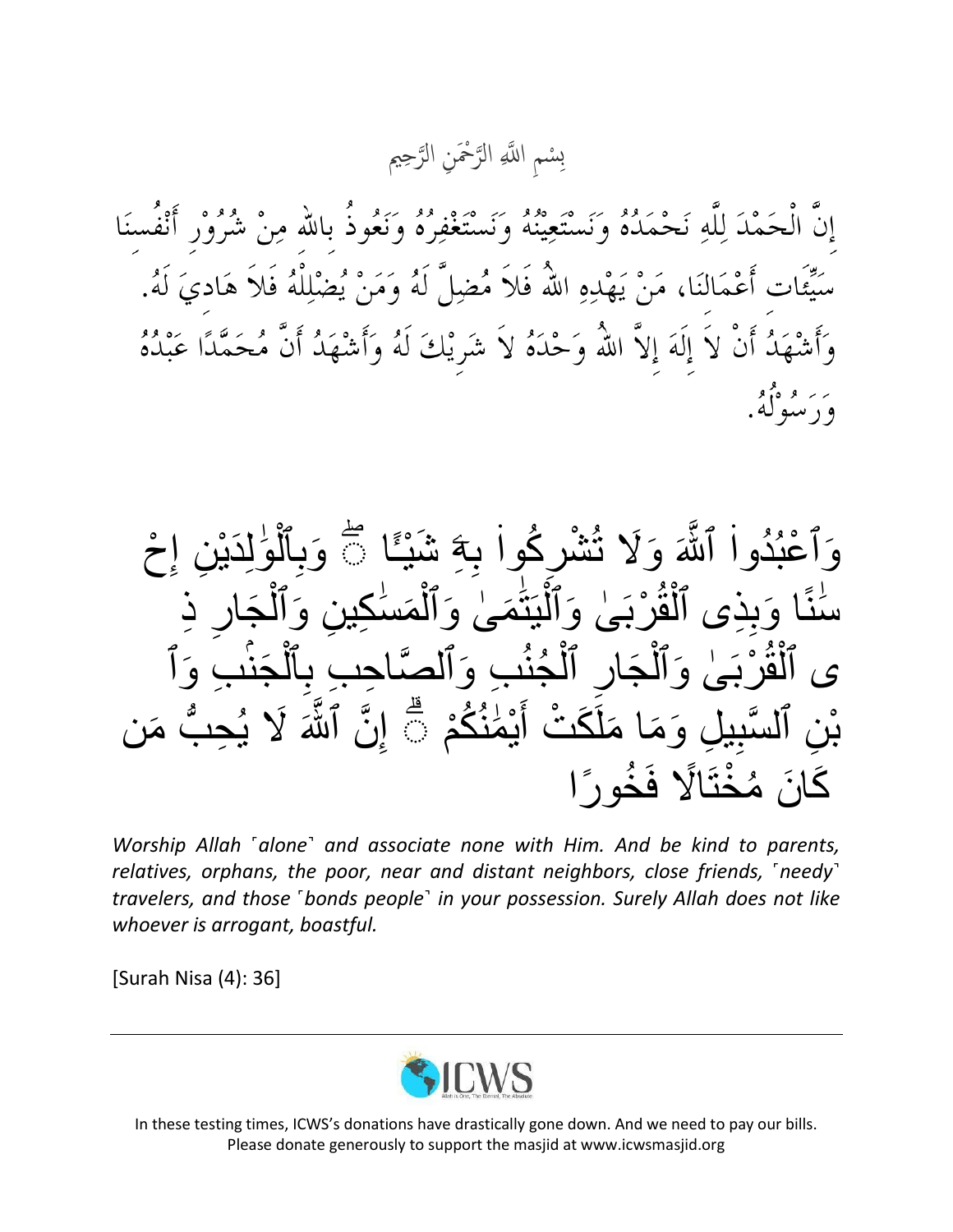In the verse I just recited, Allah commands us to worship Him alone. Allah also commands us to not associate any partners with Him (i.e. not commit shirk). Indeed its the great oppression and sin. And Allah forgives all sins except associating partners with him. Allah then commands us to be kind to people, specifically listing the following:

- 1. **Parents**, who are most deserving of our kindness. They went through many pains to raise us. So let's make sure our relationships with our parents are good.
- 2. Then our **relatives** which include, spouses, children, brothers, sisters, uncles, aunts, cousins, etc. Let's introspect how our relationships are with our family. If we have broken bonds, let's take this opportunity to fix them, Insha'Allah.
- 3. The **Poor**, Allah commands us to be kind to the poor. It's not just about helping them financially. But also treating them with respect and equality.
- 4. Near and far **Neighbors**. Then Allah commands us to be kind to our neighbors. In this COVID situation, it's a perfect opportunity to make sure the neighbors are safe and to check on them periodically.
- 5. **Friends**. Our friends also deserve our kindness. Let's check on them to see if they are doing OK and if they need any help. Many people, especially those who are extroverts or facing financial difficulties deserve our kindness. Just a call of support may help to reduce their anxiety.
- 6. The next category is for people who are **needy** and **travelers**. In these testing times, let's be extra kind to people who need help. In addition to helping the needy, there may be people who are stuck in cities and cannot travel. If you know somebody, check on them. Help them.
- 7. The last category is for employees. This is also the time to be kind to employees who work for us. They may be worried about their jobs. Understand their concerns and try to help them in the best manner possible. Remember Allah could have put us in that situation.



In these testing times, ICWS's donations have drastically gone down. And we need to pay our bills. Please donate generously to support the masjid at www.icwsmasjid.org